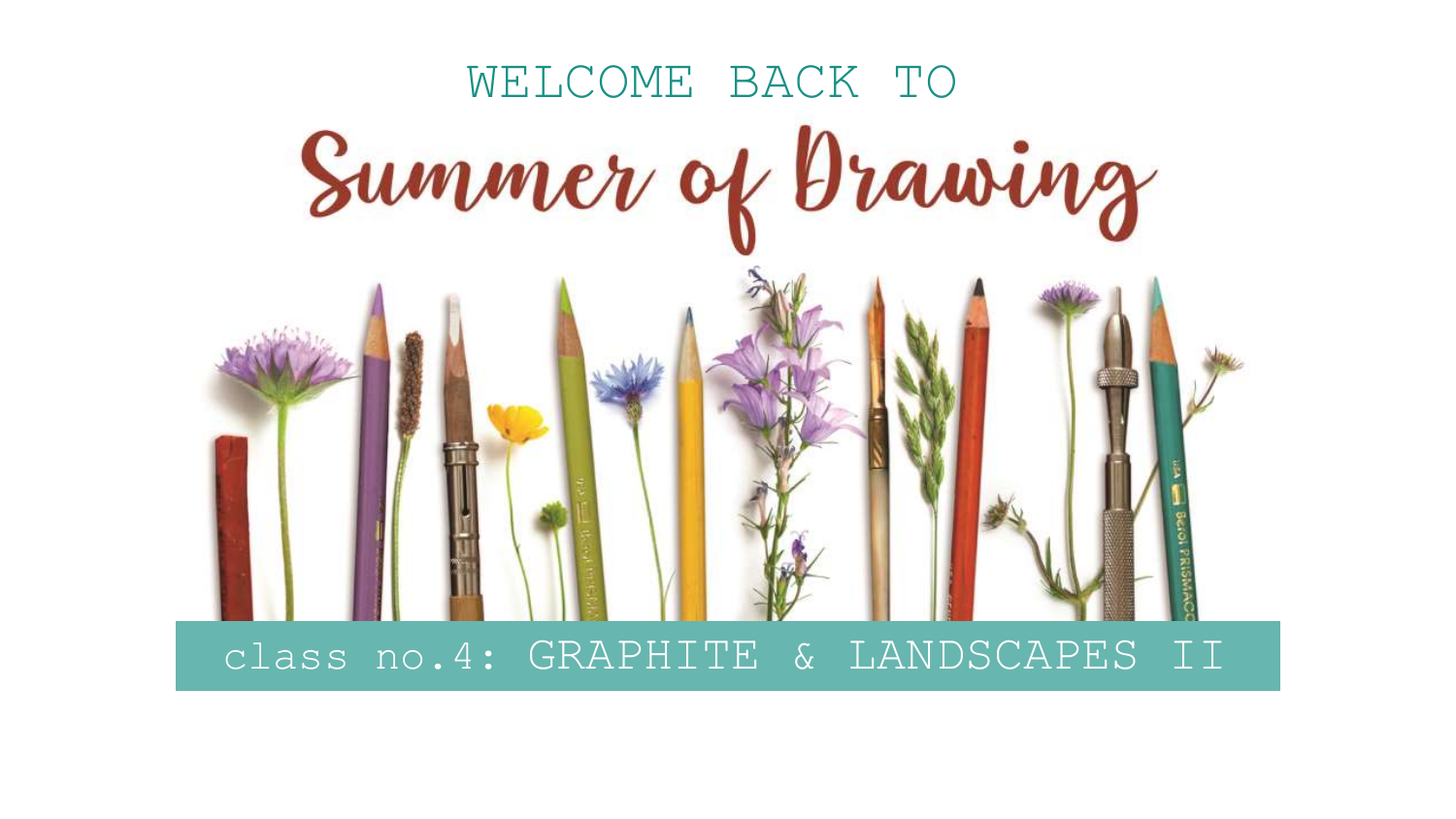### SELECTING A SCENE To DRAW:

- Sometimes, the best drawing is a very small part of a larger scene
- It doesn't take much of a sketch to bring back the memory of the place
- "It's not what you draw, it's how you draw it!" that makes a drawing/sketch distinctively
- yours, like your handwriting.
- Viewfinder
- Notan (or several)
- Rough sketch (or several)

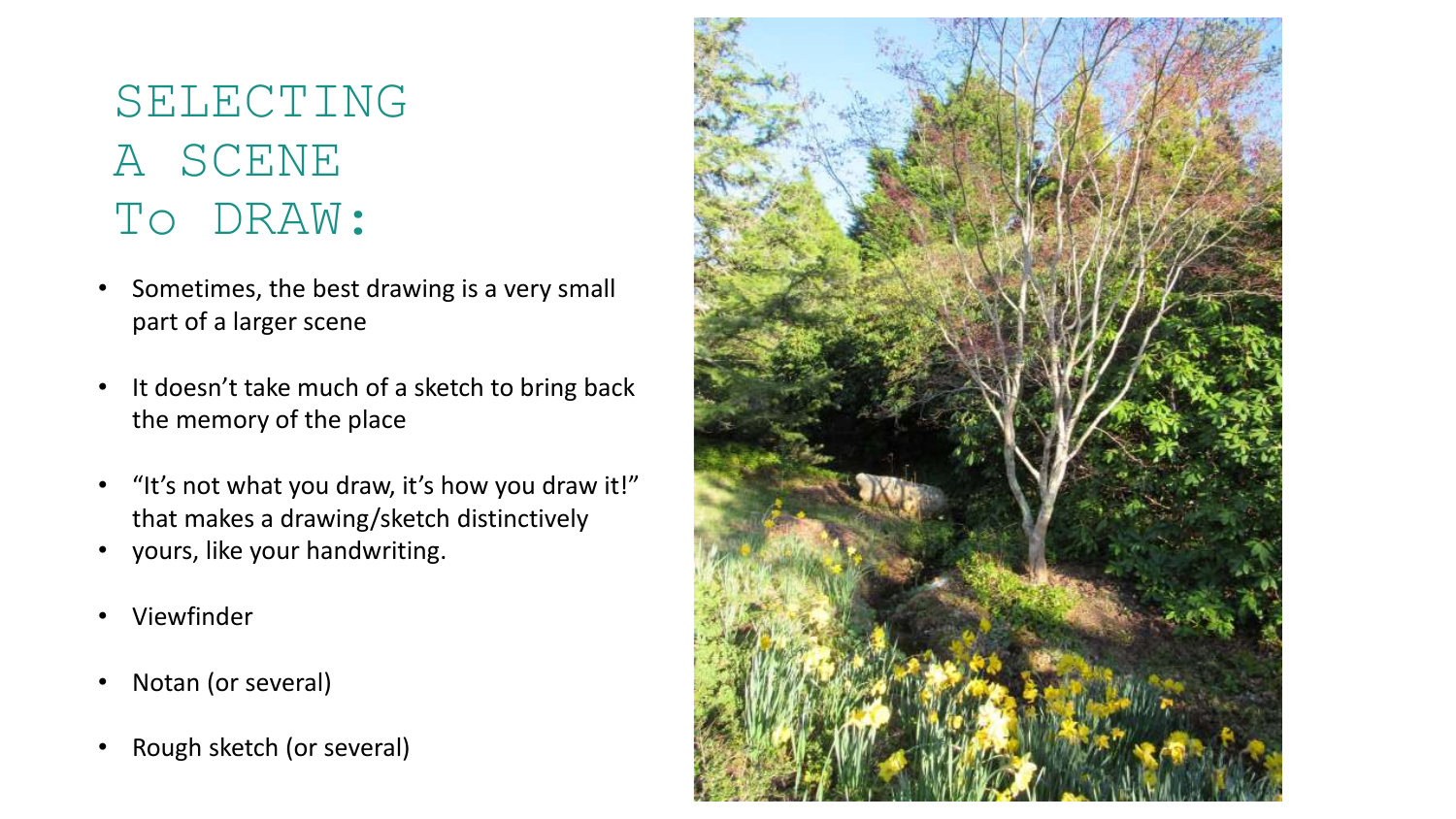- First, draw a rectangle the same shape as the viewfinder opening, with the tick marks.
- Then study the scene for a minute, while squinting.
- I note that:
- The rock on the left is where the left tick is.
- The main branches barely come across the center of the image – see the tick mark at the top.
- Draw a few lines on your notan and roughly fill in the dark areas trying to keep objects where they should appear in the scene.





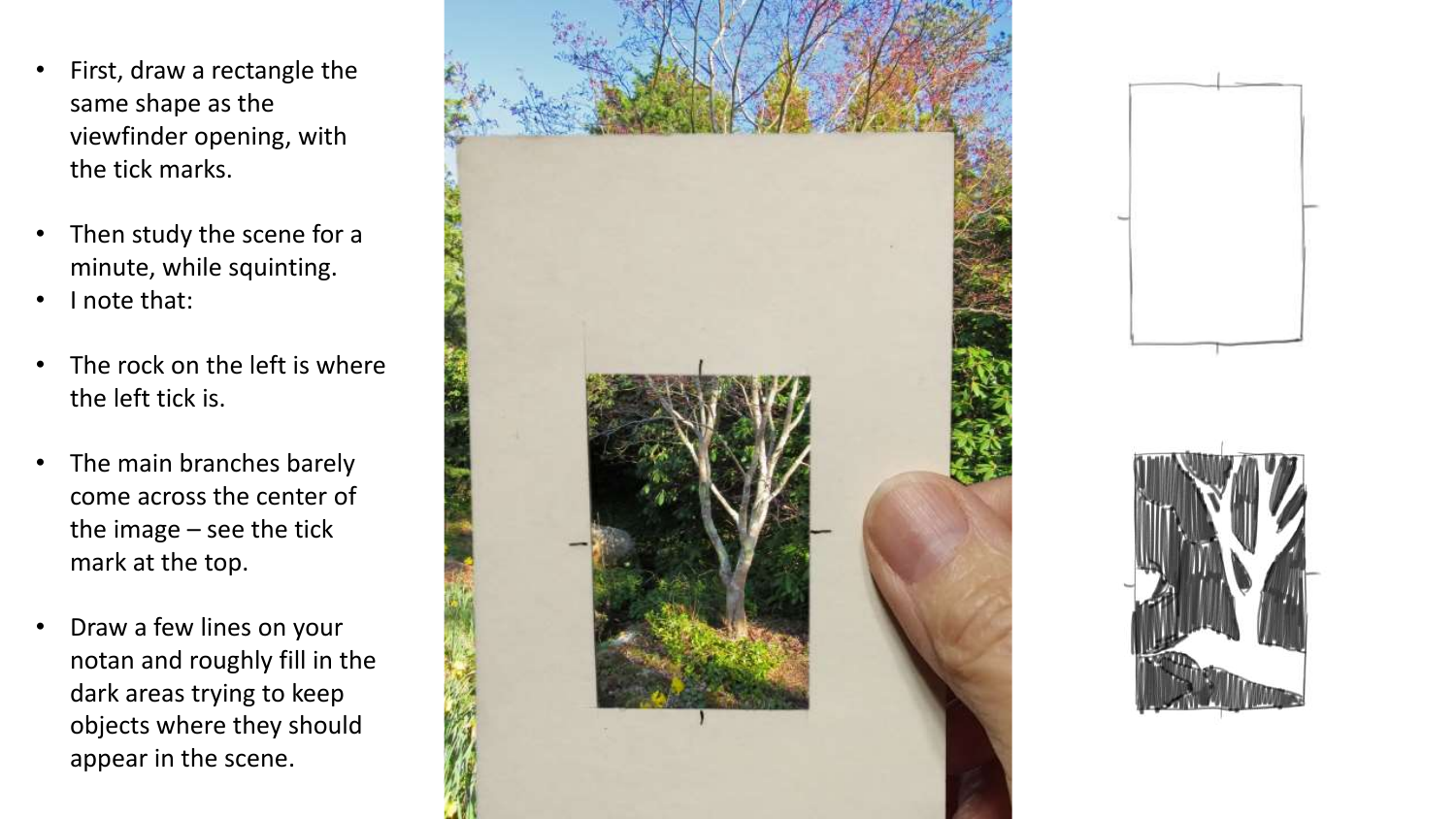

- Once you start drawing a more detailed rendering of the scene, you will break the dark areas into different midto-dark values. The same will happen in the light area.
- You will try to keep all the values in the darker area distinct from the values in the lighter area, to maintain the sense of design.
- Often artists will start roughing in the dark areas first because they are easiest to see. This is called 'massing the darks.'

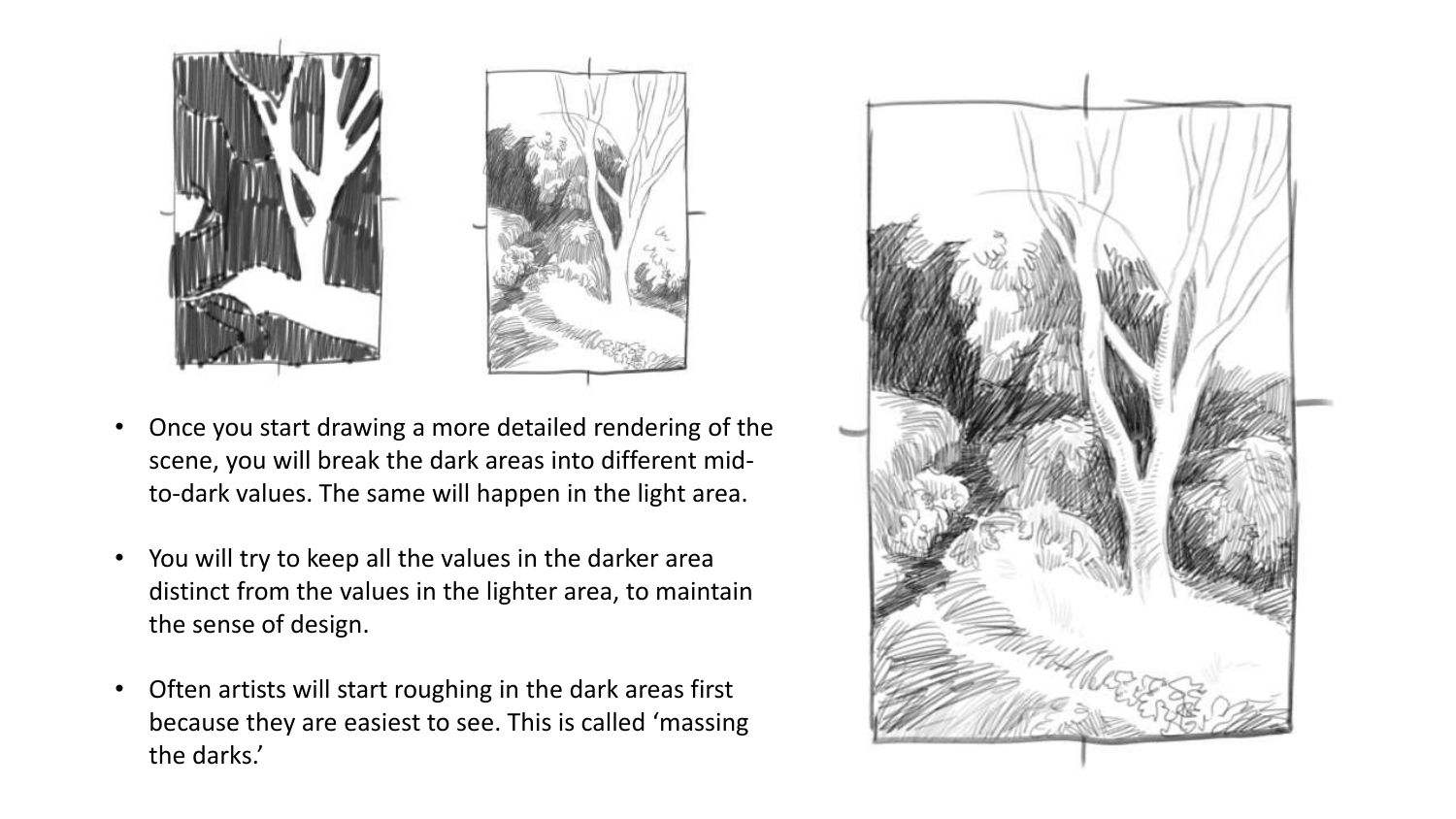## DRAWING – Lloyd Rees





Lloyd Rees (1895 – 1988)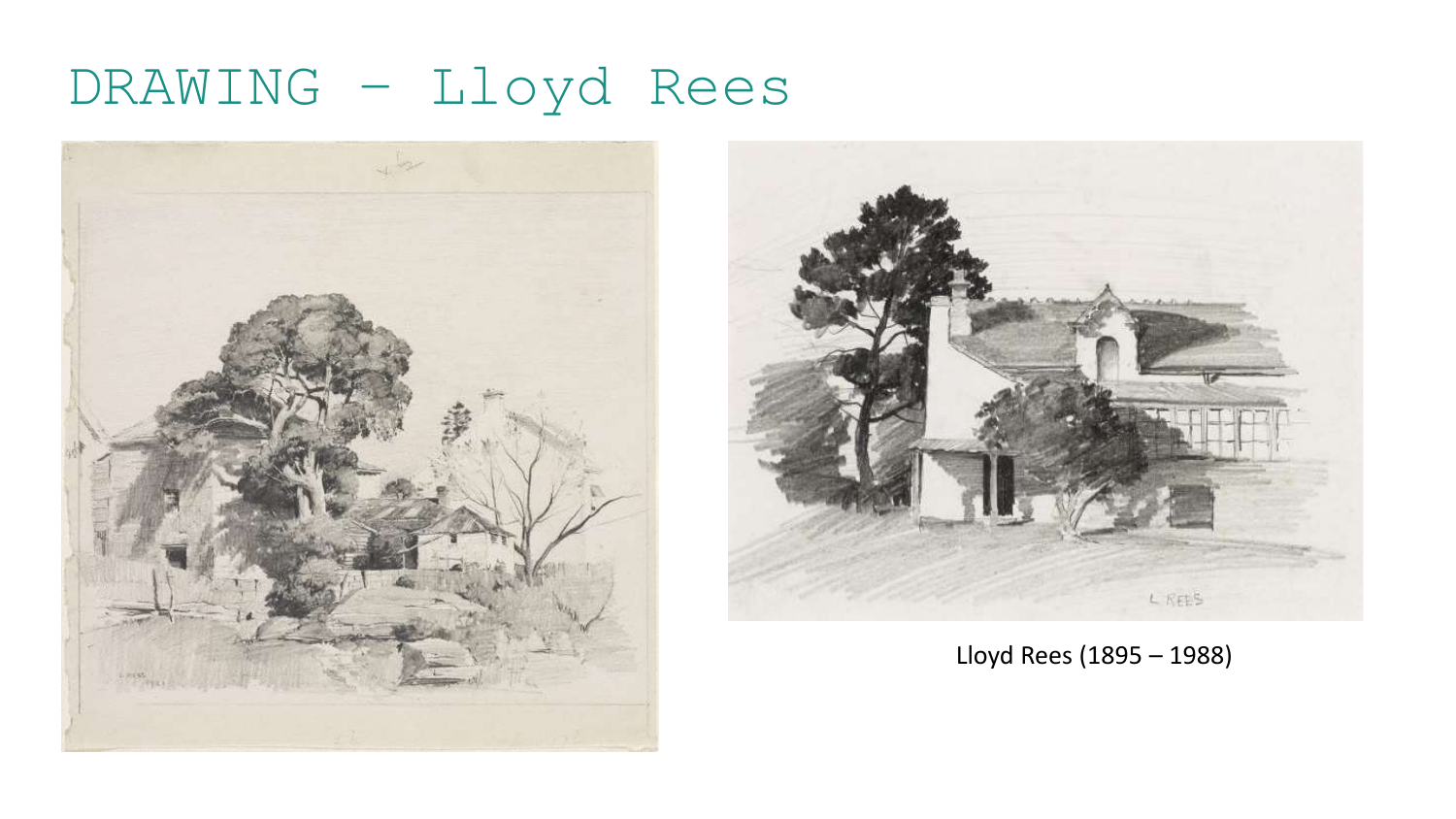

Lloyd Rees (1895 – 1988)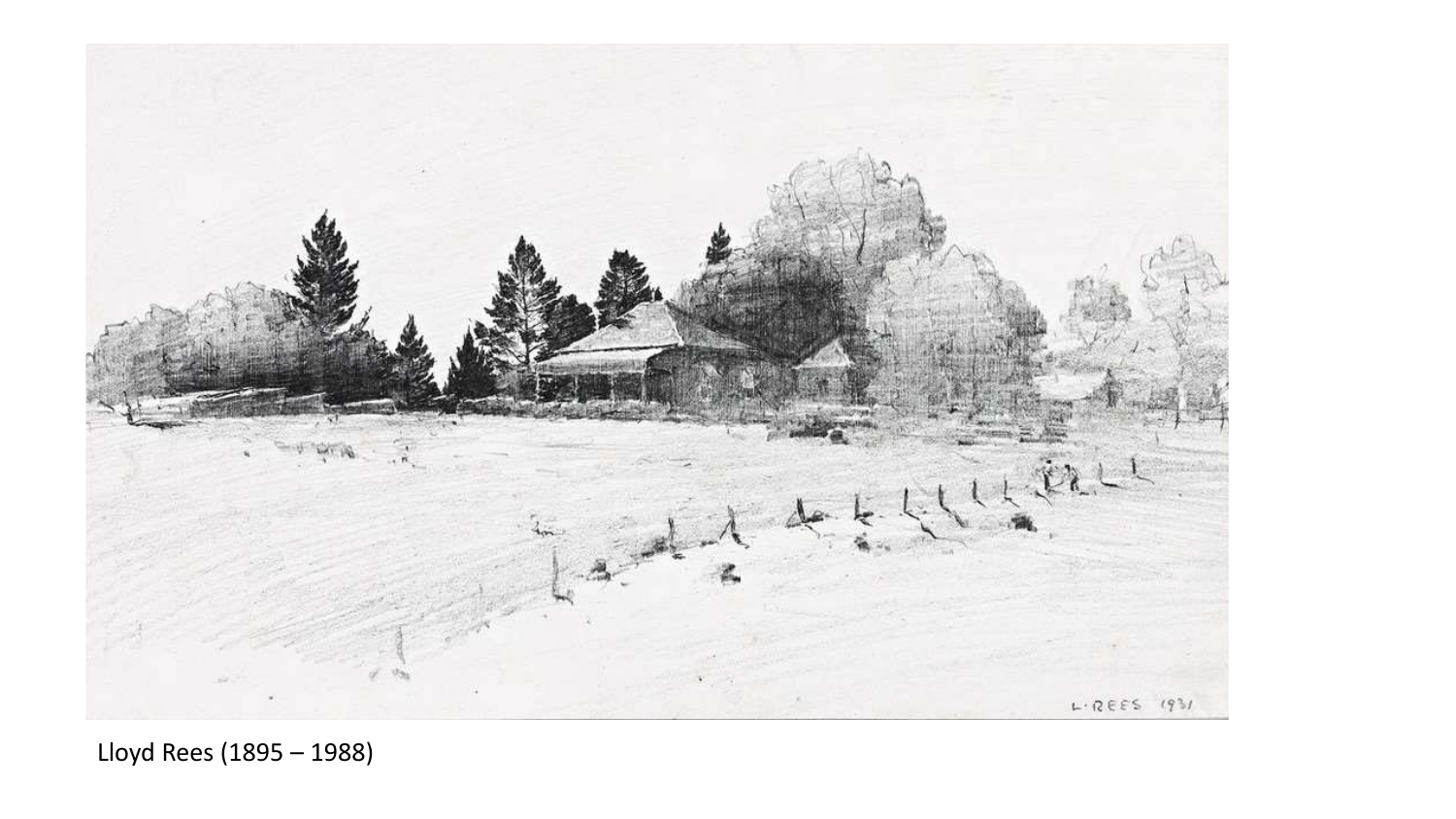### Distant landscape

Often looks more pale, as it is seen through layers of atmosphere, mist, fog, dust, etc. This is not a rule, so always go with what you actually see! But look for this phenomenon, even across fields and backyards.





# Viewing water like looking into teacup

Depending on our POINT OF VIEW, the curves of the shoreline will appear more circular when we are right over top of the body of water.

As we sink down to the point where we are standing on the shore, the shoreline becomes as series of very shallow ovals.

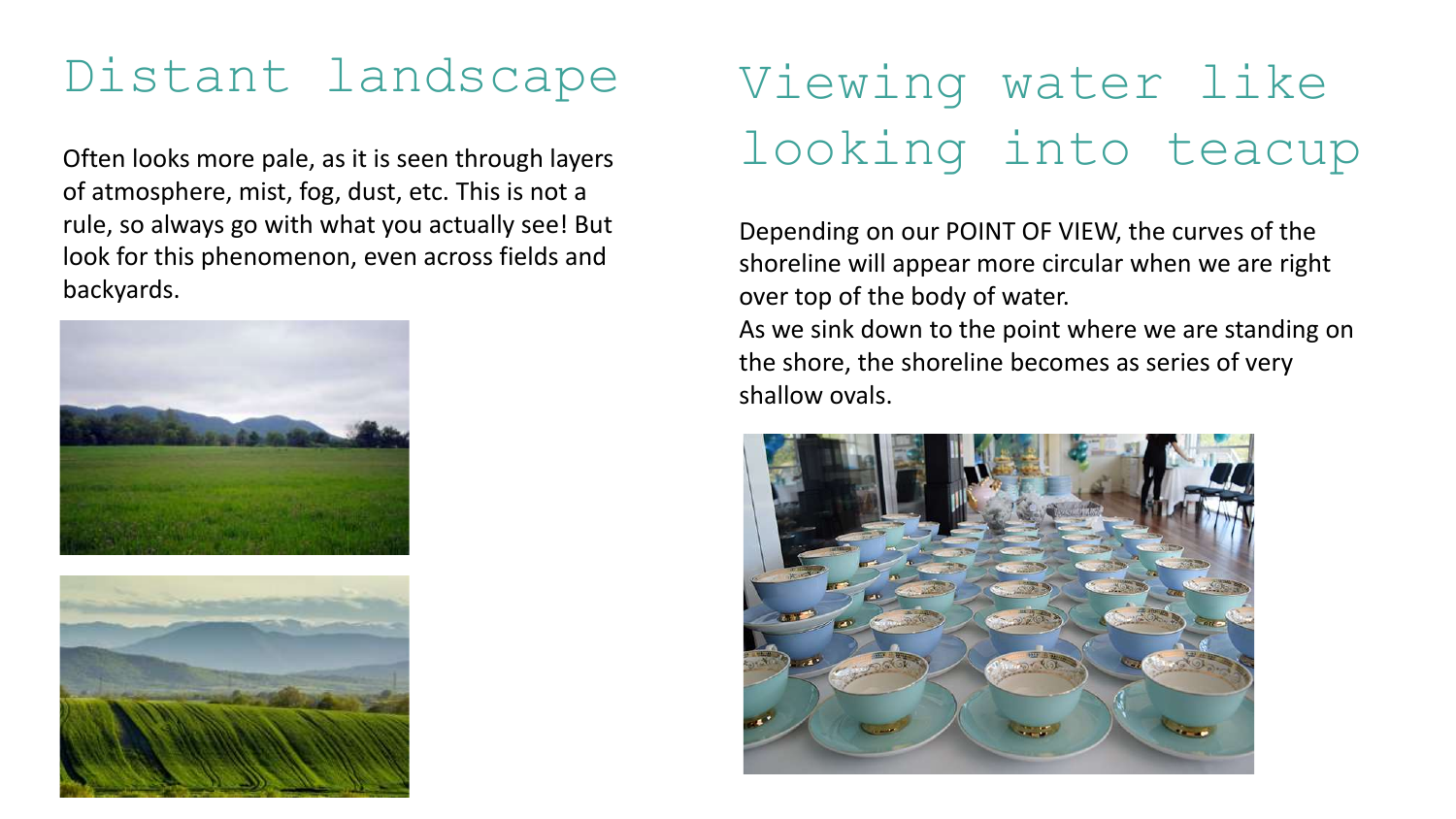Although these bodies of water aren't as round as the first example and we are not directly overhead, we are still high enough up to be able to see 'into the cup' and see the rounded shoreline.

Notice how as the lakes recede into the distance, perspective causes it to resemble a long table full of tea cups with us sitting at one end.

The furthest cups and lakes are rising up to our eye level. The closer they get to that horizon line/eye level, the less we can see into them.





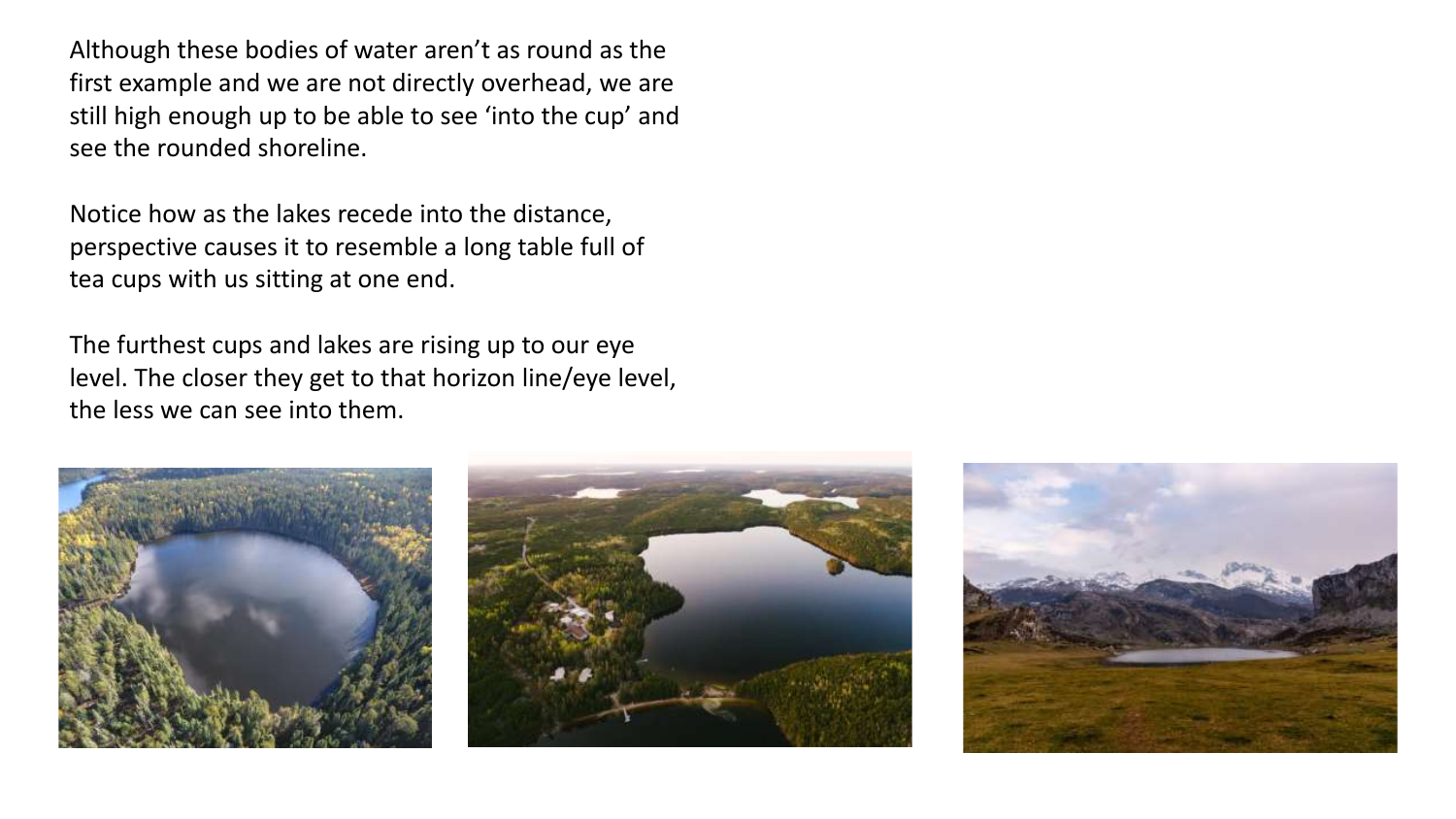# Mytoi Gardens

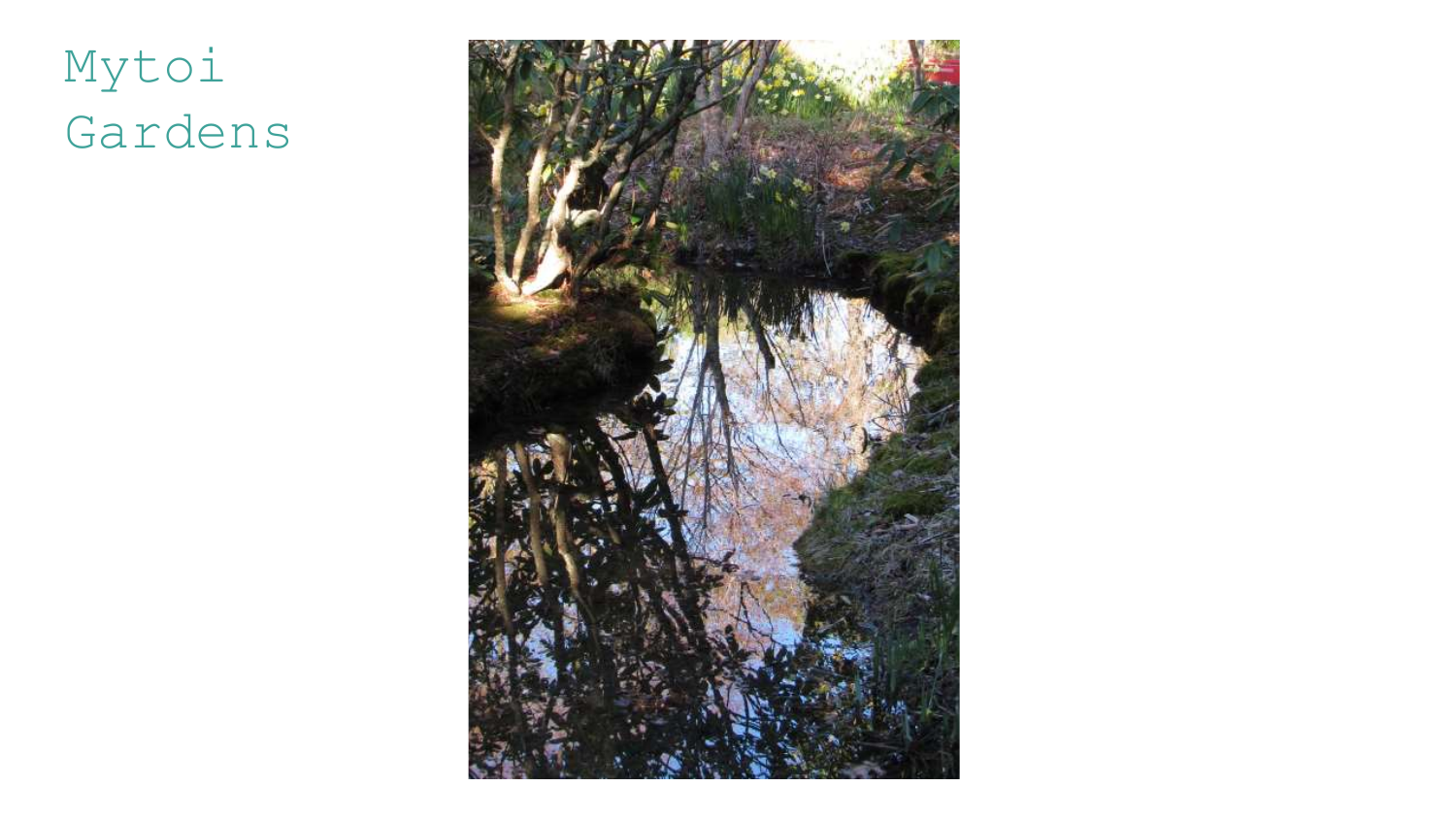

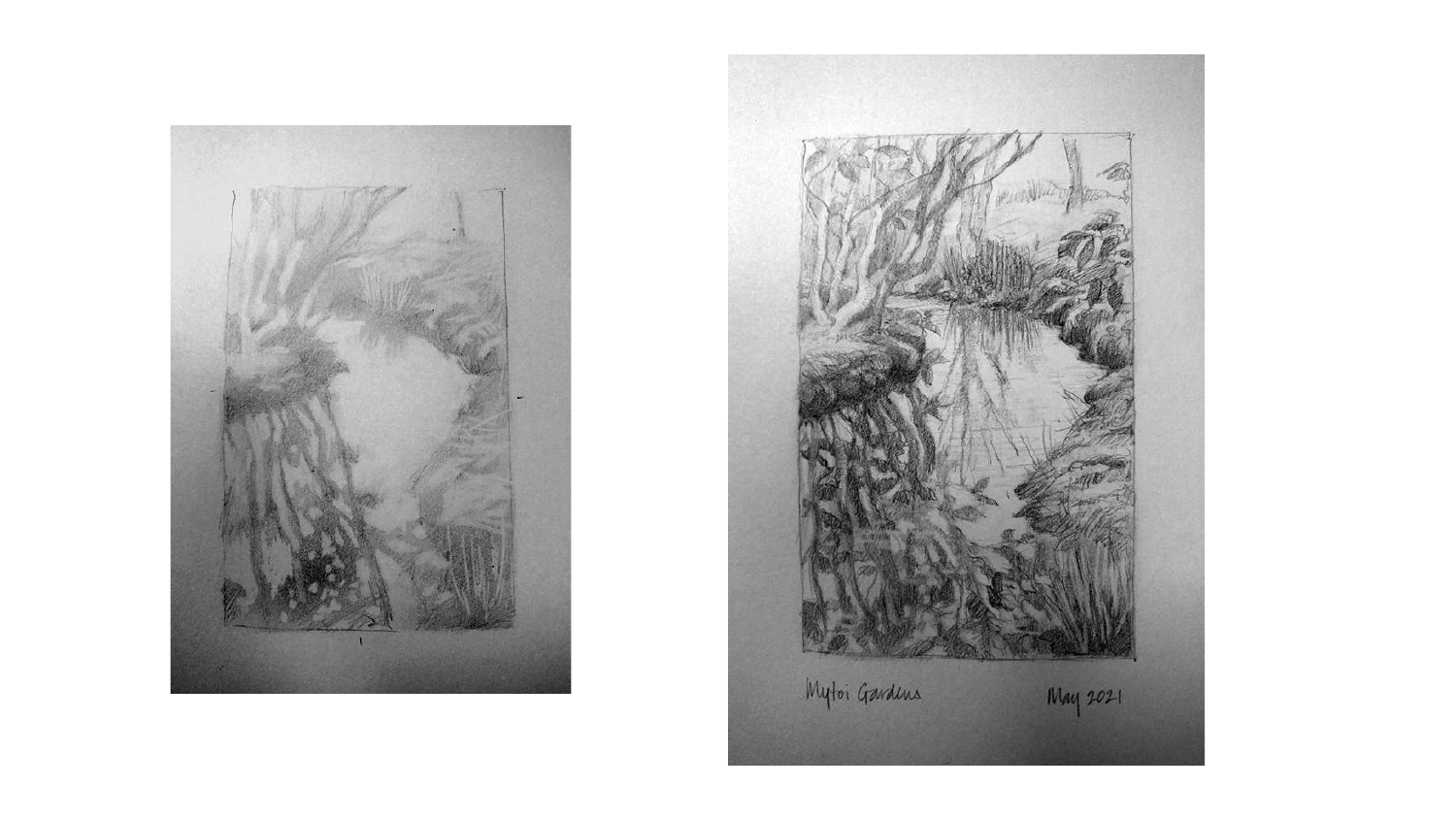

Sketch these trees and bushes, paying attention to:

Which side of the tree/bush/branch is lighter and which is darker

Use pencil strokes and texture to differentiate between the different types of trees (this isn't easy!)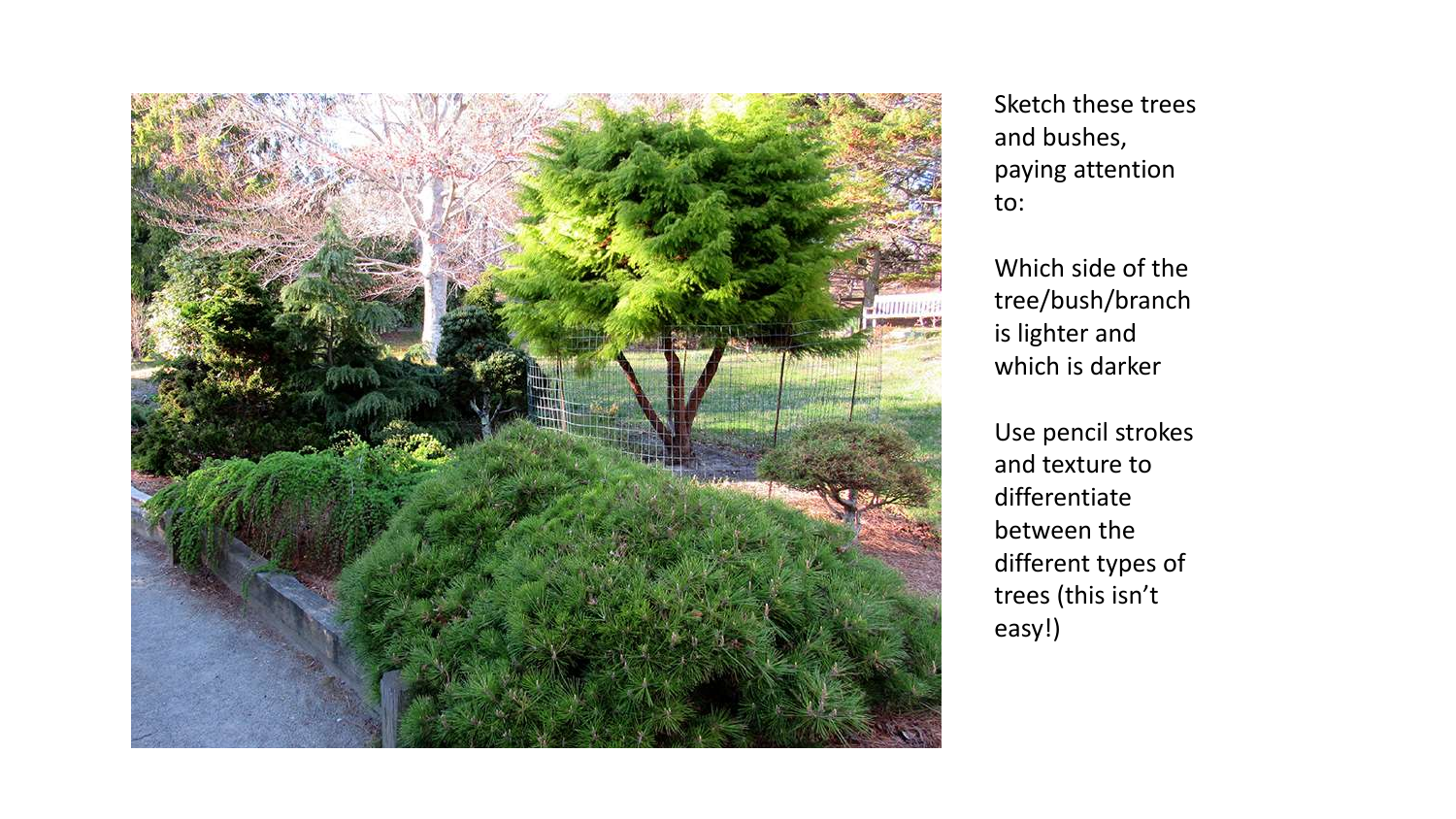

When you have a beautiful but complicated photo like this, remember that the camera is flattening out the scene. Everything behind that tall pine is actually further away, and can be drawn as a large light mass of trees (see Lloyd Rees for examples.)

I would draw in more detail the close-up tree on the left, and the bridge/reflection, then the tall pine without much detail – just light and dark masses and a little bit of trunk/branches as needed.

Next and lighter would be the leafless tree and maybe very lightly indicate the tree on the right, and everything else fades away.

This is where the rough sketch at the scene is useful later in remembering what was really prominent and what wasn't.